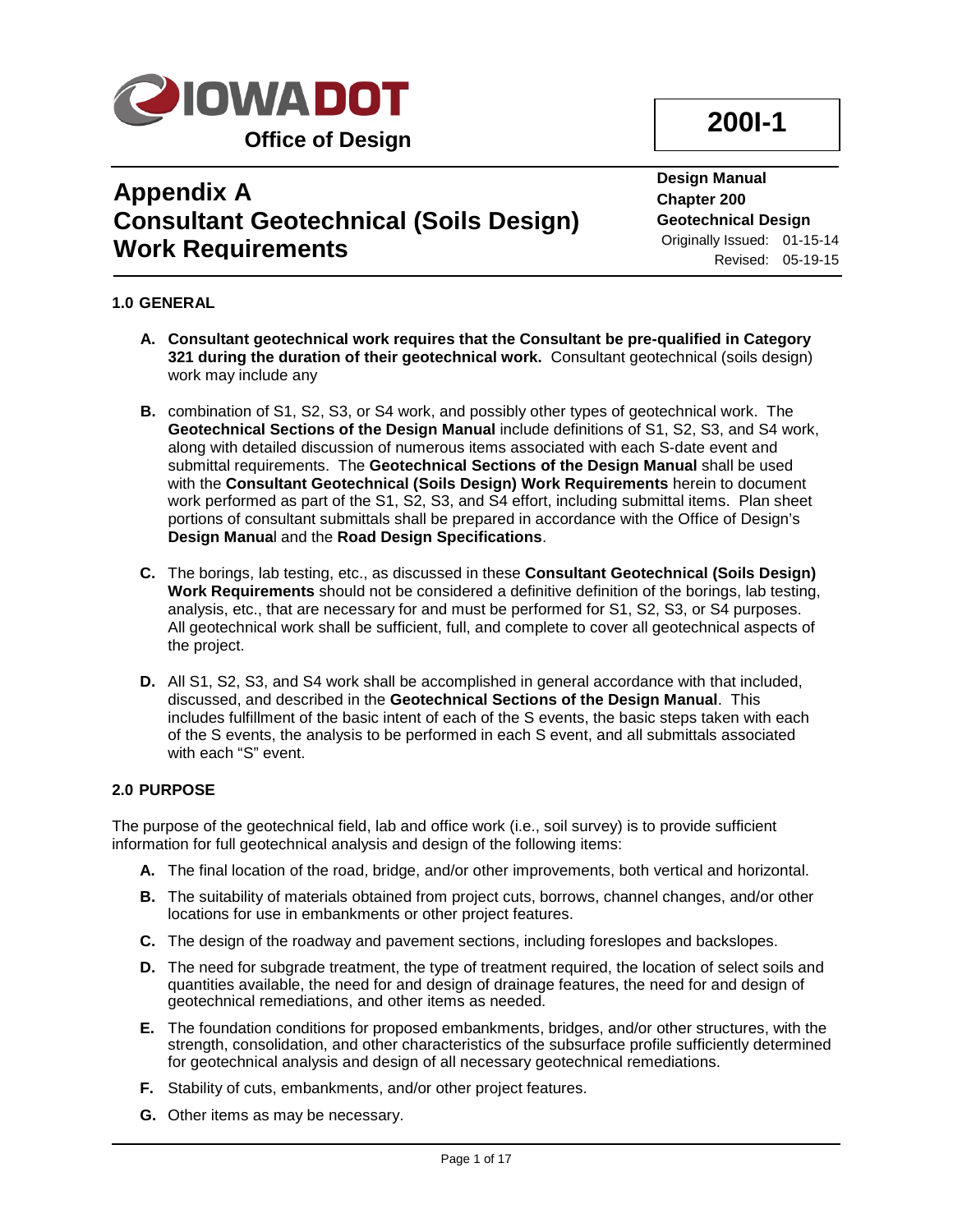#### **3.0 SCOPE**

- **A.** The work outlined and discussed herein consists of furnishing all labor, material, equipment, machinery, transportation, services, facilities, etc., as may be needed, and performing all operations necessary for completing the geotechnical work in accordance with the requirements, etc., as specified herein and discussed in the **Geotechnical Sections of the Design Manual**. Unless specified otherwise, this geotechnical work shall include the entire length of the project applicable to the Consultant's current project.
- **B.** Unless scoped otherwise, the Consultant shall be responsible for all subsurface investigation, lab testing, analysis, and geotechnical design, including the reconnaissance and planning of the borings, the borings and sampling, the testing of samples, the necessary reporting of all soil survey information, and all necessary analysis, geotechnical plan sheets, and geotechnical submittals. This is to include all necessary final S1, S2, S3, or S4 submittal items, with documentation of all recommendations pertaining to the design, construction methods, construction control, and other items that are necessitated by the subsurface conditions that were identified and the geotechnical analysis that was performed.
- **C.** The subsurface findings and recommendations shall be utilized for and incorporated into the final design, plan sheets, and other project documents submitted by the Consultant. This shall be accomplished in accordance with these **Consultant Geotechnical (Soils Design) Work Requirements** and the **Geotechnical Sections of the Design Manual**.

#### **4.0 WORK PLANS/SITE RECONNAISSANCE**

- **A.** On complex or large projects, a Work Plan and Site Reconnaissance can be beneficial and may be needed. When implemented, the office review/preliminary planning phase can be used to develop an efficient geotechnical work plan and to maximize the amount of information obtained during each phase of the geotechnical work and minimize the number of site visits required to obtain information. In these instances, the geotechnical designer should become familiar with the proposed project elements by reviewing, if available:
	- **1.** Proposed corridor/project limits.
	- **2.** Plan/profile sheets.
	- **3.** Project cross sections.
	- **4.** Final borrow need and distribution.
	- **5.** Location of all structures (i.e., bridges, culverts, etc.).
	- **6.** Anticipated project breaks (termini).
- **B.** In addition, the geotechnical designer should become familiar with the site and geologic conditions. Soils deposited by a particular geologic process assume characteristic topographic features or landforms that can be readily identified by the geotechnical designer. A landform contains soils with generally similar engineering properties and typically extends irregularly over wide areas of a project alignment. Identification of geologic landforms can be used to optimize the subsurface investigation program. However, this generalized information cannot be used as an acceptable substitute for appropriate soil borings, sampling, etc.

The following can be used to identify landforms and aid in development of the subsurface investigation:

- **1.** GIS information:
	- i. Topographic maps.<br>ii. Aerial photographs.
	- Aerial photographs.
	- iii. Soil survey maps.
	- iv. Wetland maps.
	- v. Geologic maps.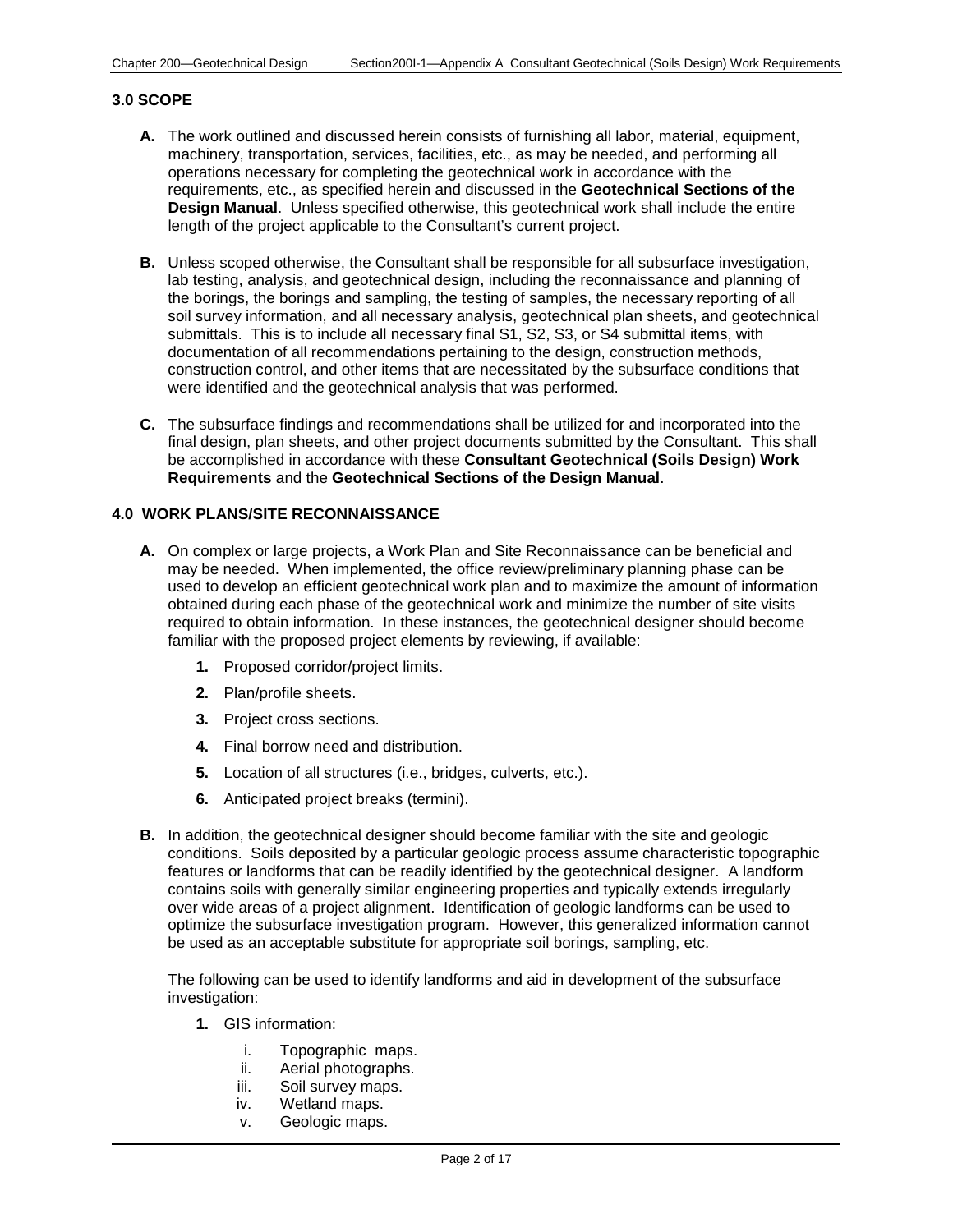- **2.** Other information that should be reviewed includes:
	- i. As-built plans, construction records.
	- ii. Previous DOT borings.
- **C.** When implemented, the field reconnaissance should be performed by the geotechnical designer and/or field exploration supervisor with available project information for reference. Permission to enter private property must be obtained for the site reconnaissance before entering any private property. Railroad right-of-way should never be entered at anytime without specific prior approval. During the site visit, the observer should note the site conditions as they relate to the proposed roadway, structures, and access to boring locations. In addition, it may be beneficial to contact and interview local residents/landowners, if available, to provide information on past land use. A record of the field visit should be kept and included in the project file. The record should list and describe significant site features as discussed above along with approximate stationing. The following items are to be included in the site reconnaissance, if appropriate:
	- **1.** Relate site conditions to proposed boring locations.
	- **2.** Check access for exploration equipment and make an initial determination of what type of equipment might be best suited to the site conditions.
	- **3.** Preliminary right of entry discussions with landowners.
	- **4.** Note proximity of residences and buildings for possible difficulties due to noise and other disturbances during the subsurface exploration.
	- **5.** If site preparation is necessary, note the type of equipment, such as a bulldozer, that may be needed for drilling equipment access.
	- **6.** Note potential problems with utilities such as overhead and underground power, site access, private property, or other obstructions.
	- **7.** Note any water sources that could be used during drilling. If coring or mud rotary methods are anticipated, availability of water should be determined.
	- **8.** Note traffic control needs to accomplish the field exploration program, considering the practical aspects of the proposed drilling plan with regard to impact to the public.
	- **9.** If borings are to be located in a stream bed, note the size of the barge best suited for the job, details of anchoring, depth of water, locations for launching the barge, etc.
	- **10.** Notes should be made as to which type of drilling (i.e., hollow stem, mud rotary, etc.) is best suited to the site.
	- **11.** Also note potential problems with borings such as shallow groundwater table, loose sands below groundwater table, cobbles and boulders, etc.
	- **12.** Special sampling equipment needed, such as undisturbed sampling equipment, should be noted.
	- **13.** Compare the topography of the site with that shown on preliminary plans and obtained maps.
	- **14.** Observe and note natural occurring exposures such as river banks, natural escarpments, quarries, highway or railway cuts and rock outcrops. Measure the inclination of any existing steep slopes.
	- **15.** Note and describe the type and amount of fill that has been placed on the site.
	- **16.** Note the extent of any existing unstable slopes or erosion features.
	- **17.** For unstable slopes or landslides, note the length and width of the area affected.
	- **18.** Note the presence of any wetland or other surface water.
	- **19.** Identify existing structures and note condition.
	- **20.** Photographs are valuable records of the site visit and should be labeled with the approximate stationing, direction of view, date, and a brief title. Photos should be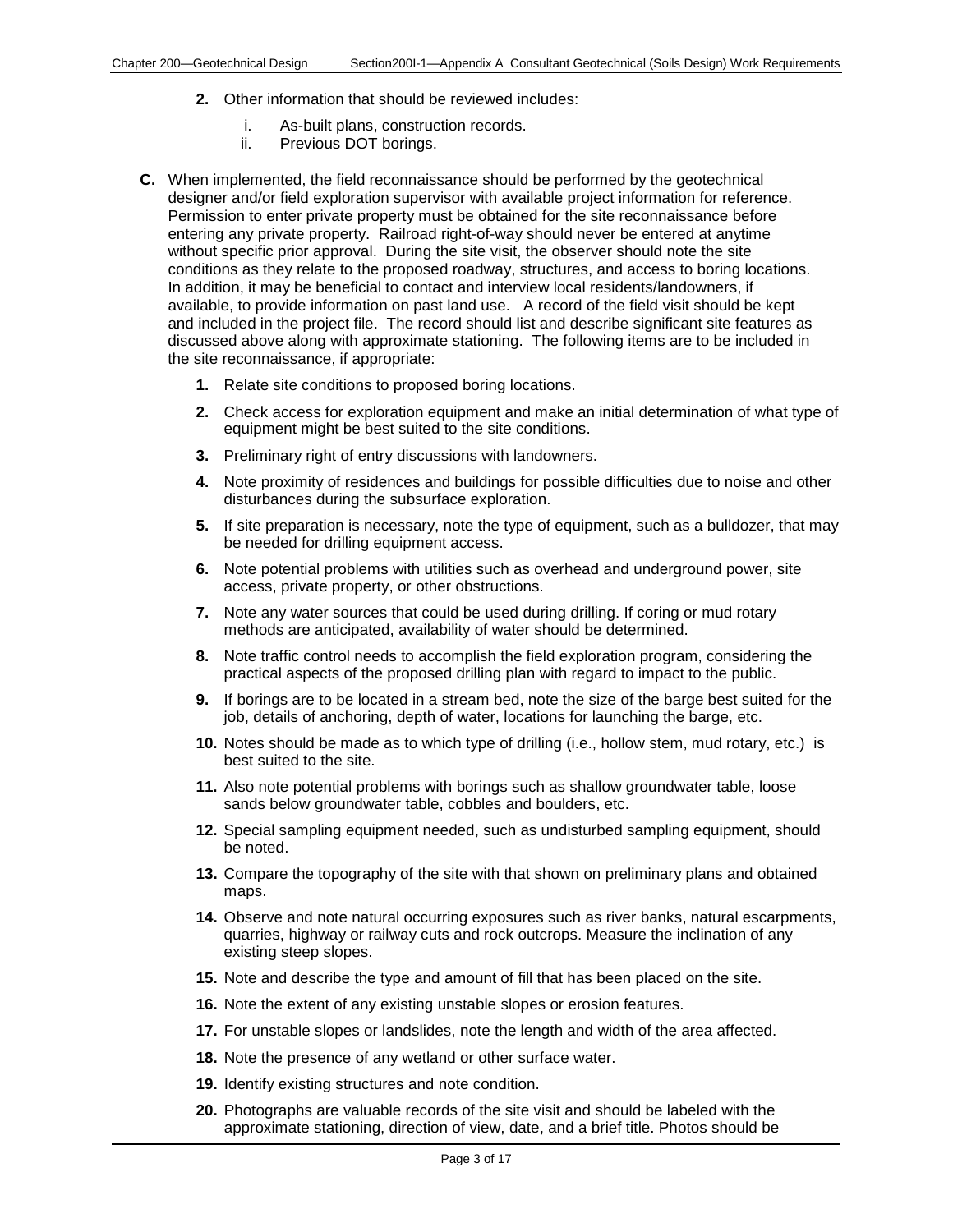obtained of all the site features listed above and of the probable exploration locations.

**D.** Prior to performing any geotechnical work on a project where a work plan is used, the proposed geotechnical work plan shall be reviewed by the Iowa DOT Soils Design Section, and approved before field operations are initiated.

#### **5.0 DEVELOPMENT OF A FIELD EXPLORATION**

- **A.** For larger projects, it may be beneficial to conduct the field exploration in a phased sequence, consisting of: 1) preliminary subsurface investigation during the project definition phase; and 2) more detailed exploration conducted during the project final design. All phased studies and activities shall include enough documentation so that another engineer picking up the project would not need to go through the same search for information. A phased exploration program should be coordinated with and approved by Iowa DOT before it is implemented. If approved, the phased program should be outlined and described in the Scope of Work for the geotechnical effort.
- **B.** The field exploration program on all projects shall include and properly address the following items:
	- **1. Traffic Control.** The Consultant shall provide traffic control and associated services as required by and included in any applicable Standard Road Plan, the Manual on Uniform Traffic Control Devices, the current Standard Specifications for Highway and Bridge Design, and other applicable publications, requirements, etc.

CARS 511 NOTIFICATION FOR LANE CLOSURES: Any time there is a lane/shoulder closure, or any time drilling in done on shoulder without an actual lane closure, for either Soils Design Section or consultant drilling, a CARS 511 Notification needs to be filed before the lane closure is put in place or the shoulder work is performed. Notification should be filed with the Traffic Operations Center at least one day before the closure. For Soils Design Section work, the CARS511 Notification will also usually be performed by the local maintenance office. The Soils Design Section will do the CARS511 Notification for consultants, but the Consultant must let the Soils Design Section know about the closure or shoulder work a minimum of two working days (preferably 3 days) before the work is done.

- **2. Clearing.** The Consultant shall carry out all clearing, grubbing, and similar activities that may be necessary to provide access to and working space at and around the location of each boring. However, no clearing, grubbing, etc., may be performed without prior approval from the affected private or public property owner, including the Iowa DOT.
- **3. Right-of-Way and Damage to Property.** Except as included in the next section, the Consultant shall obtain all permits and licenses from all applicable authorities having jurisdiction, including a Permit To Work On DOT Right Of Way. On certain projects, the Iowa DOT will obtain or assist in obtaining certain permits, etc. (see next section). Prior to entry on any private property for any reason, the Consultant shall obtain permission from the private property owner and other applicable individuals (such as renters) for any and all work to be done on private property. The Consultant should not enter Railroad right-of-way at anytime without specific prior approval. The Consultant shall comply with all local laws and ordinances of the area in which the work is being done.

The Consultant shall take every precaution against injury to any public or private property and shall promptly repair or pay for any such damage to the satisfaction of the Iowa DOT and all applicable private property owners or other applicable individuals (such as renters).

The Iowa DOT does not currently have a consent or other form to use to document access or permission, and possible associated stipulations, etc., from private property owners. Consultants should develop such a form for their own documentation and other use.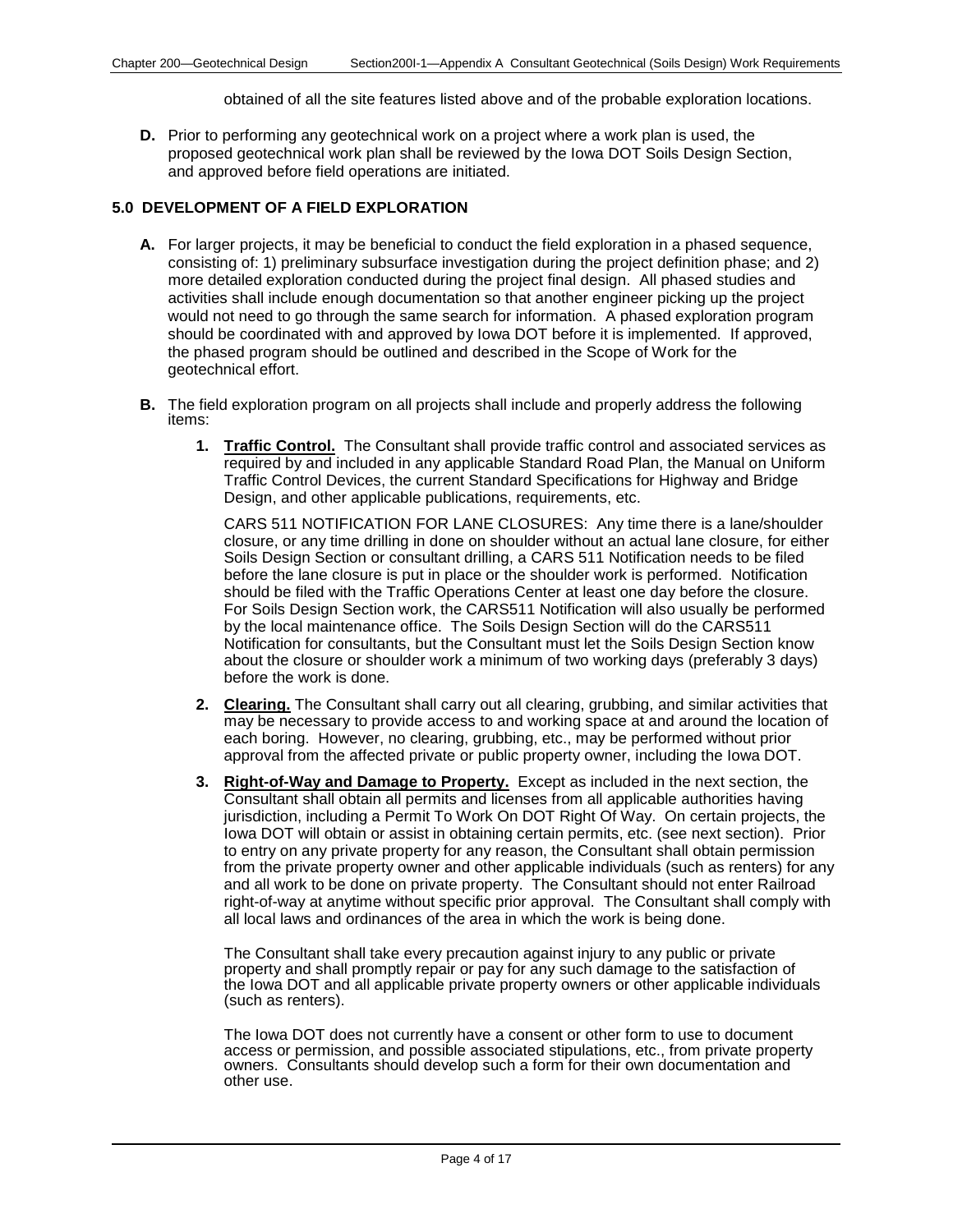- **4. Permits for Drilling In and Around Streams and Rivers.** Any time borings are planned in or around a stream/river, and sometimes even in the floodplain area close to a stream/river, a boring location plan will need to be submitted to Office of Location and Environment (OLE) to determine what permits might be necessary (404 Permits, Sovereign Land, Wetland, and/or others) to conduct the borings within these areas. If needed, OLE will apply for and obtain the permits, but the affected borings cannot be performed until the permit has been received by the Consultant.
- **5. Utility Clearances** After boring locations are clearly staked in the field, call IOWA ONE-CALL. Notifications must be made at least 48 hours prior to all excavations (excluding Saturdays, Sundays and legal holidays). A "Joint Meet With Locate To Follow" is recommended to insure that all utility companies are contacted and to determine the length of time needed to clear utilities.

## **6.0 LOCATION OF EXPLORATION POINTS**

**A. General Requirements.** Prior to performing any subsurface investigations in the field, the Consultant shall submit a boring location plan and other applicable documentation showing the location, the anticipated depth, and the type of exploration (boring, cone penetrometer soundings, etc.) for all exploratory locations. This plan will be reviewed by the Iowa DOT Soils Design Section, and all comments from this review must be addressed before the geotechnical work is initiated.

The suggested minimum number and depth of borings are provided in Tables 1 thru 4. The Consultant shall evaluate all available information to determine whether the exploration program, lab testing, etc., discussed in these **Consultant Geotechnical (Soils Design) Work Requirements** are adequate and proper for all applicable and necessary geotechnical design purposes. Engineering judgment should be applied by a licensed and experienced geotechnical professional to adapt the exploration program to the projects as a whole, to the foundation types and depths needed, and to the variability in the subsurface conditions observed. The depth of borings indicated in Tables 1 thru 4 should also take into account the potential for changes in the type, size and depth of the planned foundation elements. If more or less exploration and/or lab testing is considered necessary for full geotechnical analysis and design of the project than is discussed herein, this shall be documented to the Iowa DOT by the Consultant on a timely basis.

Similarly, if additional subsurface investigative techniques such as cone penetrometer, dilatometer, pressuremeter, geophysical (seismic, resistivity, etc.) are considered necessary or beneficial for full and optimal geotechnical analysis and design of the project, the Consultant shall discuss this with the Iowa DOT as part of the contract and/or as part of setting up the geotechnical work.

- **B. Boring Terminology.** The Iowa DOT uses the words/phrases "core hole", "dig hole", and "drill hole" in describing or documenting the types of borings (i.e., the purpose of the borings). These three words/phrases correspond to:
	- **1.** Core Hole subgrade-type borings: Borings are typically along a shoulder for existing roadway and along the proposed centerline for new construction. Occasionally or where the need may be anticipated, an in-place density should be obtained at the depth of the proposed subgrade. The depth to the subgrade will also serve to guide any further sampling. Loose samples are obtained from these borings for suitability determinations. For depths, see Cut Slopes in Table 4. Core borings do not stop in fill, but are drilled down and into the natural ground. Blow Counts are not part of the standard practice for these borings.
	- **2.** Dig Hole borrow-type and backslope borings: Backslope borings are typically located at or near the top of the backslope cut. Loose samples are obtained from these borings for suitability determinations. For depths, see Borrow Area and Backslopes in Table 4. Blow Counts are not part of the standard practice for these borings.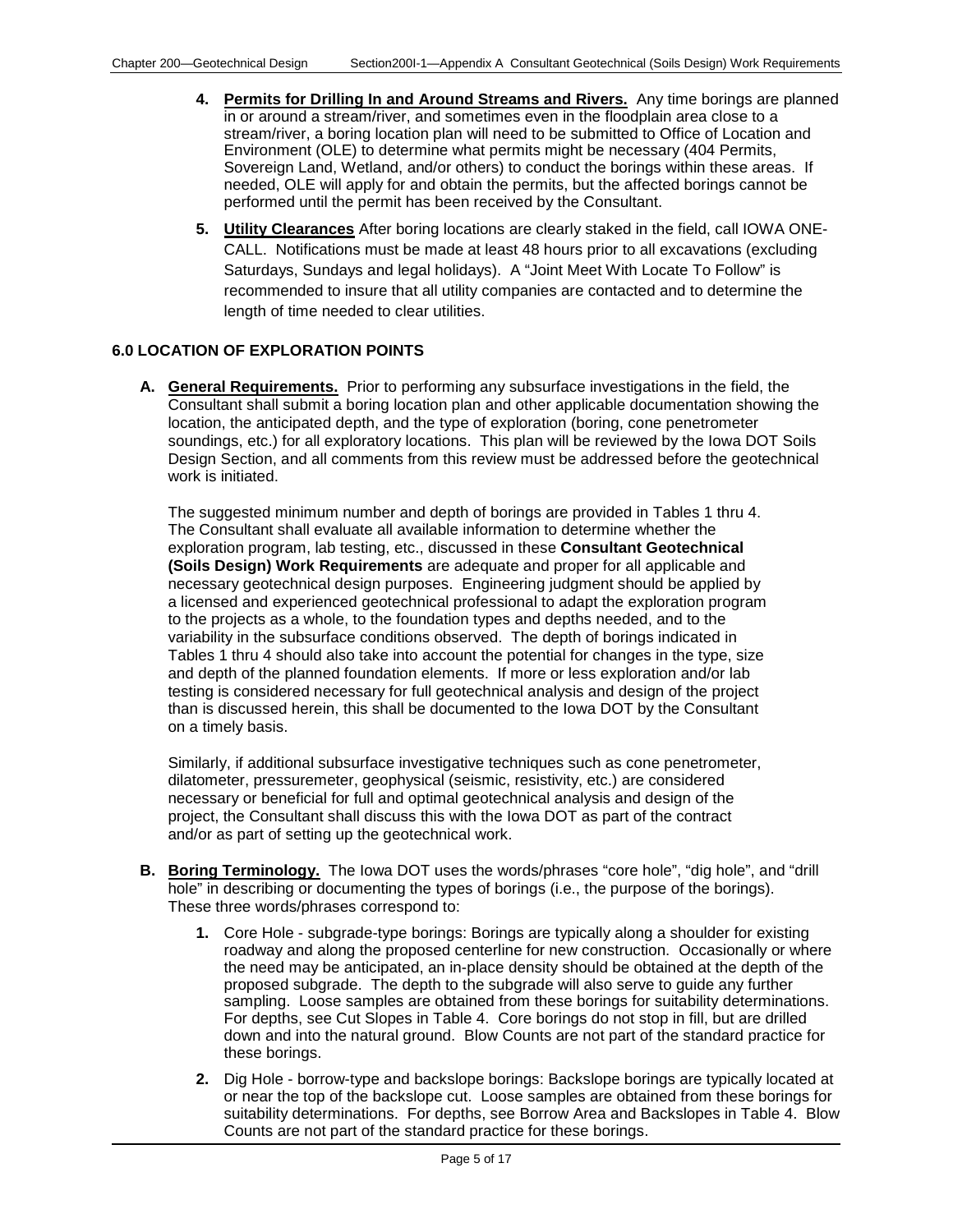- **3.** Drill Hole foundation-type borings: Borings are typically located near the toe of slope of the fill areas and at proposed culvert locations. For depths, see Other than Cut in Table 4. Shelby samples are taken for each compressible soil layer greater than 5 feet in thickness (or if thinner and is of potential concern) and shall be obtained from all necessary and appropriate depths. Loose samples are obtained from each significant shallow soil layer (within  $±8$  feet below natural ground). Blow Counts are generally done only when these borings are drilled for bridges, other structures, and occasionally culverts, and are not standard practice for borings along mainline.
- **C. Bridges.** All bridges shall have soil borings/soundings taken at each abutment and at interior bents to meet the minimum geotechnical site investigation indicated Table 1 and 2.
- **D. Roadway and Other Structures.** Other structures shall have soil borings/soundings taken at the specified intervals and depths to meet the minimum geotechnical investigation requirements outlined in Table 3 and 4. The spacing of all borings may need to be adjusted to adequately identify the locations of rock, unsuitable soils, problematic soils, peat, geologic features, and/or other specific subsurface conditions that could affect the geotechnical design of the project. In addition, the boring spacing may need to be adjusted to be compatible with the proposed locations of culverts, road intersections, frontage roads and other features.

## **7.0 EQUIPMENT AND METHODS**

- **A.** The equipment used shall generally be power drilling and/or driving equipment and/or other tools or equipment as necessary and suitable for determining subsurface characteristics, and for obtaining representative samples for examination and laboratory testing. The equipment shall meet the requirements of the Iowa DOT with respect to ability to accomplish the necessary work. All exploration methods shall be performed in accordance with the current ASTM specifications.
- **B. Sampling.** Sampling of subsurface materials should obtain representative undisturbed and disturbed soil samples for classification and laboratory testing. The following sections outline the typical methods used by the Iowa DOT for sampling. Other methods may be used if preapproved by the Soils Design Section.
	- **1.** Split spoon: All split spoon sampling shall be in accordance with the current ASTM D-1586 specification. Automatic hammers are to be used if available, with manual hammers using rope and cats head devices allowed only if acceptable to the Soils Design Section. Hammers shall have had a calibration within the previous 3 years to determine hammer efficiency, with the results provided to Iowa DOT if requested. The Iowa DOT may require testing to correlate Standard Penetration Testing to Iowa DOT results. Standard Penetration Test N values should be reported both uncorrected and corrected to 60 percent efficiency. The efficiency used in the correction should also be indicated on the logs.

The following equipment or methods will not be permitted in taking split spoon samples: Walking beam, crank, or spudding arm type machinery for raising the 140 pound weight, a wire hoisting cable, a reversible hoisting winch, more than two wraps of the hoisting line over the cats head, or split spoon samplers equipped with damaged drive shoes in which the diameter of the opening has been reduced by more than 0.06 inches from the opening diameter as manufactured.

**2.** Shelby Tube: Thin-walled metal Shelby tube sampling should be performed in accordance with ASTM 1587 and should be used to recover intact soil samples suitable for laboratory tests of engineering properties, such as strength, compressibility, permeability, and density. Shelby tube sampling is not recommended for sampling soils containing gravel or larger size soil particles, cemented, or very hard soils. The Shelby tubes should be properly sealed at the soil surfaces as soon as possible after sampling to prevent soil movement and moisture gain or loss. Soil contained within a Shelby tube shall be extruded only in the laboratory (not in the field). A Shelby tube may be reused only if there is no damage of any kind, and only after full and proper cleaning.

For a Shelby tube sample used to determine in-place density, an undisturbed sample not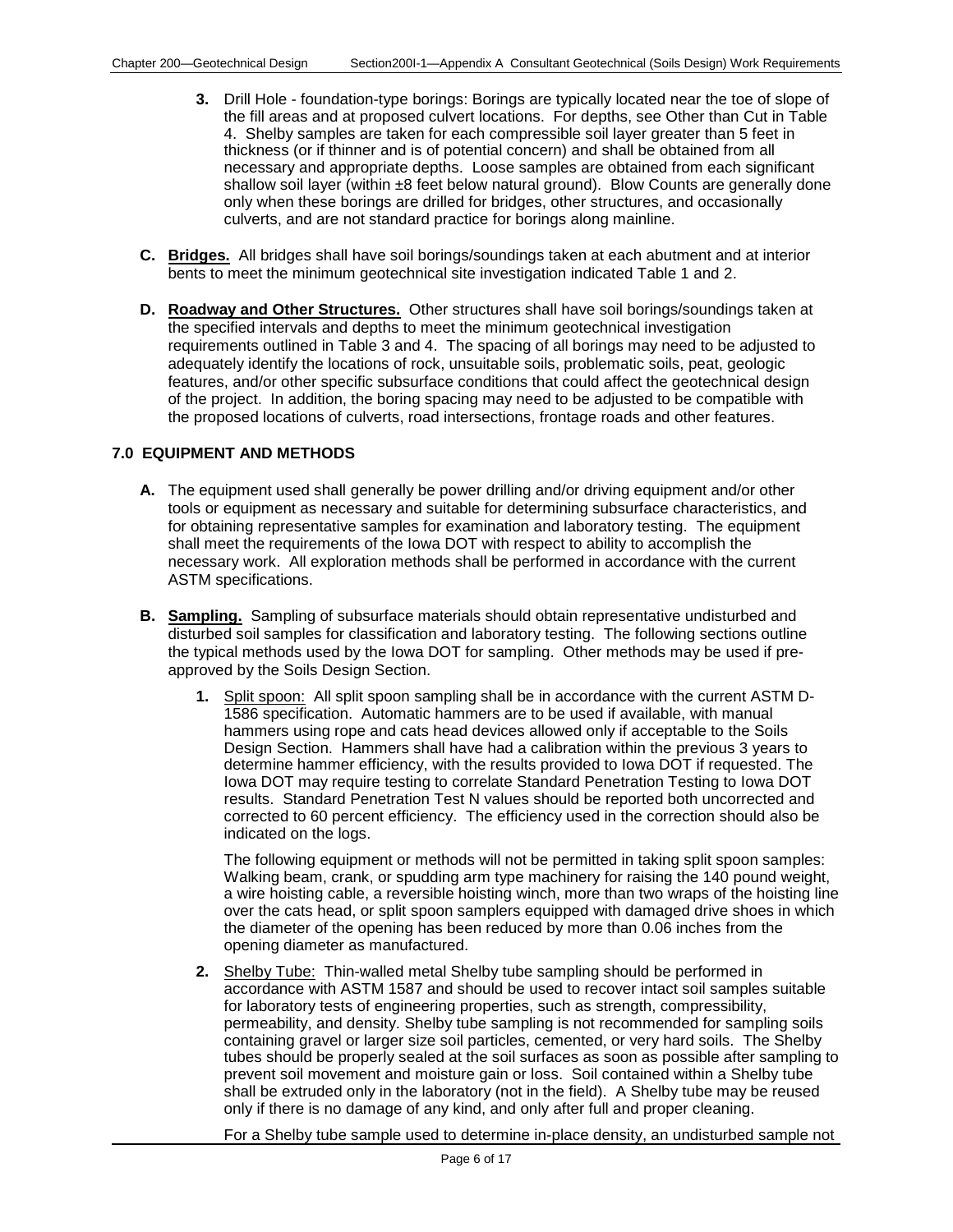less than 2 inches in diameter and not less than 4 inches in length should be used. Inplace density data should be obtained for each major soil layer and each select soil layer.

- **3.** Thick Walled (California Type) Sampler: Thick walled, split barrel drive sampling of soil with inner rings/liners can also be used to obtain representative samples of soil for classification and laboratory testing in accordance with ASTM D3550. The sampler is either pushed or driven, and the penetration resistance data may be recorded. The penetration resistance may differ from ASTM D1586 and sampler/equipment specific correlations should be provided to the Soils Design Section to determine Standard Penetration Test N values. Obtaining samples using a thick walled sampler may or may not provide a suitable sample (undisturbed) for advanced laboratory tests such as inplace density, shear, or consolidation testing. See the description for in-place density core under Shelby Tube above. The Consultant's geotechnical engineer is to determine if the sample quality is suitable for advanced laboratory testing for engineering properties.
- **4.** Bulk: A loose sample (a Bulk/Bag sample) of sufficient size (at least 30 pounds) for multiple testing shall be obtained from each significant soil layer. Samples may represent no more than 600 feet of the alignment. Samples are used for suitability evaluations and testing is for Description and Classification. Test results include:
	- Atterberg Limits,
	- Percent Gravel, Sand, Silt, and Clay,
	- USDA Textural Classification,
	- AASHTO Classification with group index; Sieve Analysis,
	- Munsell Color Comparison,
	- Proctor density and optimum moisture (not every sample), and occasionally
	- Percent Carbon Content.
- **C. Drilling:** For borings where the hole fails to stand open, a casing, a hollow stem auger with an inside diameter no less than 0.5 inch greater than the outside diameter of the sampler, or other acceptable procedure shall be used. The casing (auger) shall in no case be advanced ahead of the horizon to be sampled. In general, the casing (auger) shall be stopped approximately 6 inches above the horizon to be sampled. The inside and bottom of the hole shall be cleaned of all loose material before the sample is taken. The boring log shall indicate where water has been used to stabilize boreholes.
- **D. In Situ Testing:** Electro-piezocone (CPTu) soundings and/or dilatometer (DMT) soundings can also be used to supplement traditional borings. No more than half of the testing locations can be CPT or DMT soundings. DMT soundings are typically performed in areas of settlement and stability concern such as at abutments or where soft clays are anticipated (i.e., oxbows). Other methods of in situ testing can also be used with approval of the Soils Design Section.
- **E. Elevations**. If the elevation of the ground surface at each exploration point location cannot be determined or documented from project information or other acceptable existing information, the elevation of the ground at each exploration location (referred to plan datum) must be accurately determined and recorded by acceptable means.
- **F. Water Level Readings.** Both "time-of-drilling" and "delayed" water level readings shall be obtained in all borings and exploratory holes where safe, practical, and feasible. Proper cover over the holes shall be provided during the delay. The depth or elevation of the top of free water is to be logged on the boring log, and should include at what hour after completion of the boring/exploration the water level is determined (such as 24 hours after drilling), including if water is not present. The 24 hour water level reading is preferred. Plugged or collapsed conditions should also be noted.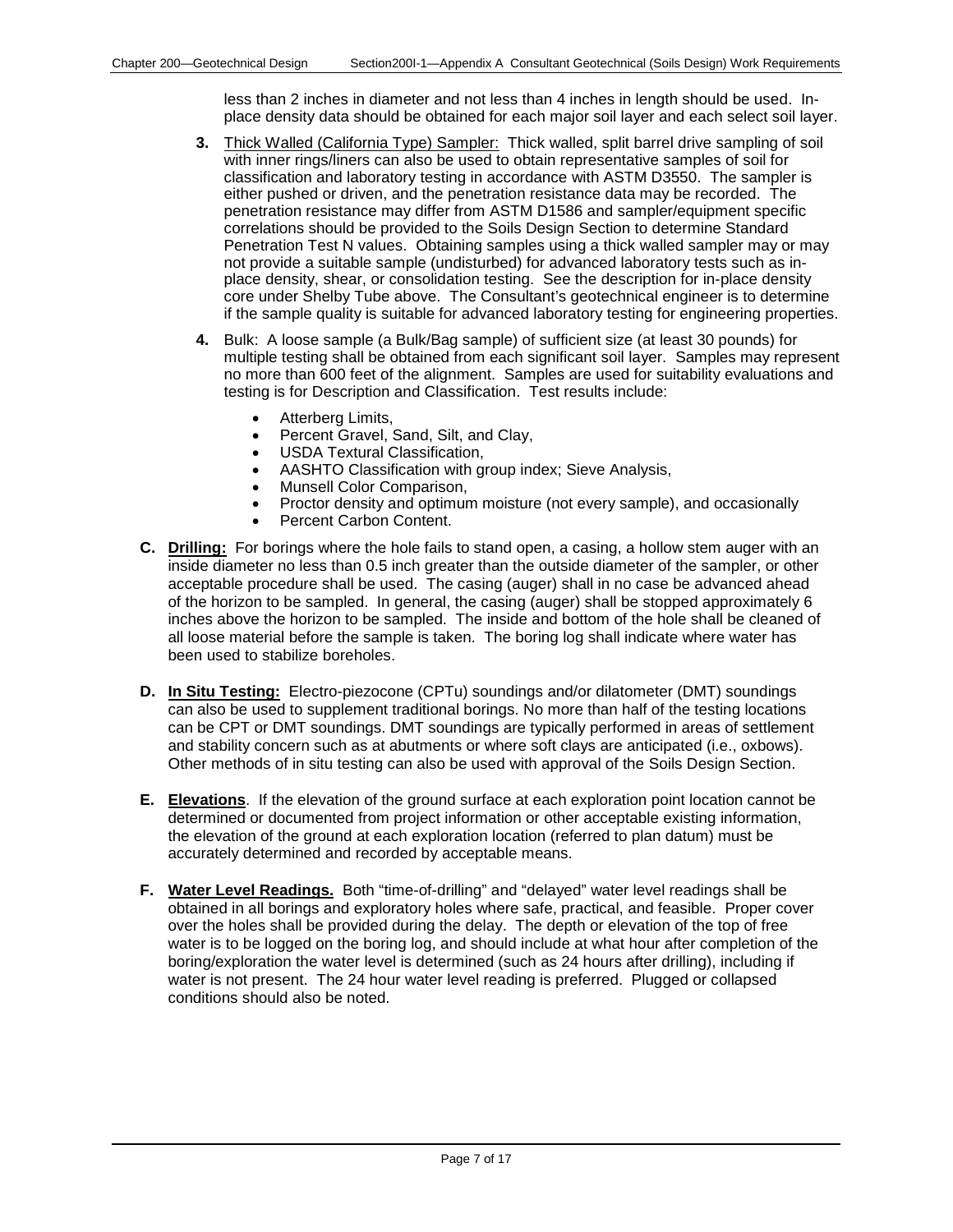Water level readings within exploration points at stream-crossing bridges shall be obtained and included in bridge plan sheets for the contractor's information. If drilling fluid is used to advance the exploration, a secondary open-hole boring/exploration shall be drilled adjacent to initial exploration point to obtain delayed water level readings. After delayed water level readings have been obtained from the adjacent boring/exploration, all exploratory holes shall be backfilled as outlined in other portions of these **Consultant Geotechnical (Soils Design) Work Requirements.**

- **G. Backfilling and Patching Holes.** After the water level and boring information is obtained and recorded, the holes shall be backfilled as outlined herein in accordance with all applicable local or State regulations. All boring holes shall be completely and fully backfilled in a manner acceptable to the property owner and any applicable regulatory agencies, including tamping to avoid settlement, refilling, and other procedures as may be necessary. Dispose of excess soil in an acceptable manner. All holes drilled through existing streets or similar features and through bridge decks or similar structures shall be patched to the satisfaction of all applicable property owners, including the Iowa DOT.
- **H. Environmental and Other Concerns.** If items are discovered which are potentially of environmental, archeological or similar concern, the Consultant shall immediately notify the Iowa DOT.

## **8.0 FIELD RECORDS**

All depth and other details pertaining to all types of samples taken must be fully and clearly identified on the boring logs.

- **A.** The soils and rock encountered in each boring or exploration, where obtained, shall be carefully examined at the time of the exploration and a written record, or log, prepared, which must include a complete description (geologic origin if identifiable, the best interpretation of Unified classification and/or USDA Textural Classification, color, moisture, consistency, etc.) of the soils, rock, and other materials encountered in each significant layer. This includes the thickness and relative position of all layers in the overall profile. The location (depth of) and identification of all samples taken shall also be recorded. A determination shall be made at the time of drilling on whether the logs of the borings/soundings through a specific area need to be plotted in a longitudinal or other profile in order to evaluate uniformity or variation of the subsurface conditions, and to help determine whether additional borings/soundings are necessary to address undefined or problematic areas.
- **B.** If rock is encountered, it shall be fully described geologically, with Recovery and RQD (Rock Quality Designation) values if rock coring is done, and other pertinent information fully recorded. Rock cores must be carefully placed in acceptable and properly labeled rock core boxes, photographed, preserved as needed for subsequent lab testing (depending on the type of rock), and protected from transportation damage, drying out, and/or other detrimental effects until all subsequent examination, testing, and/or other actions are completed.

## **9.0 SAMPLING AND LABORATORY TESTING**

- **A.** In all of the borings discussed herein, samples shall be obtained as the drilling progresses from all significant and major soils horizons for all necessary laboratory testing. All sampling and testing shall be sufficient in number to confirm field classifications and to provide sufficient soils-related and rock-related information that may be needed for all necessary analysis, and/or as may be needed in the preparation of final soils plan sheets as outlined in the **Geotechnical Sections of the Design Manual**.
- **B.** All lab tests shall be conducted in accordance with applicable Iowa DOT, ASTM, AASHTO, or other test standards and methods as referenced in the **Geotechnical Sections of the Design Manual**. The results of laboratory tests and all other pertinent data shall be sufficient to determine the grain size classifications (soil type) and the AASHTO M145 and USDA Textural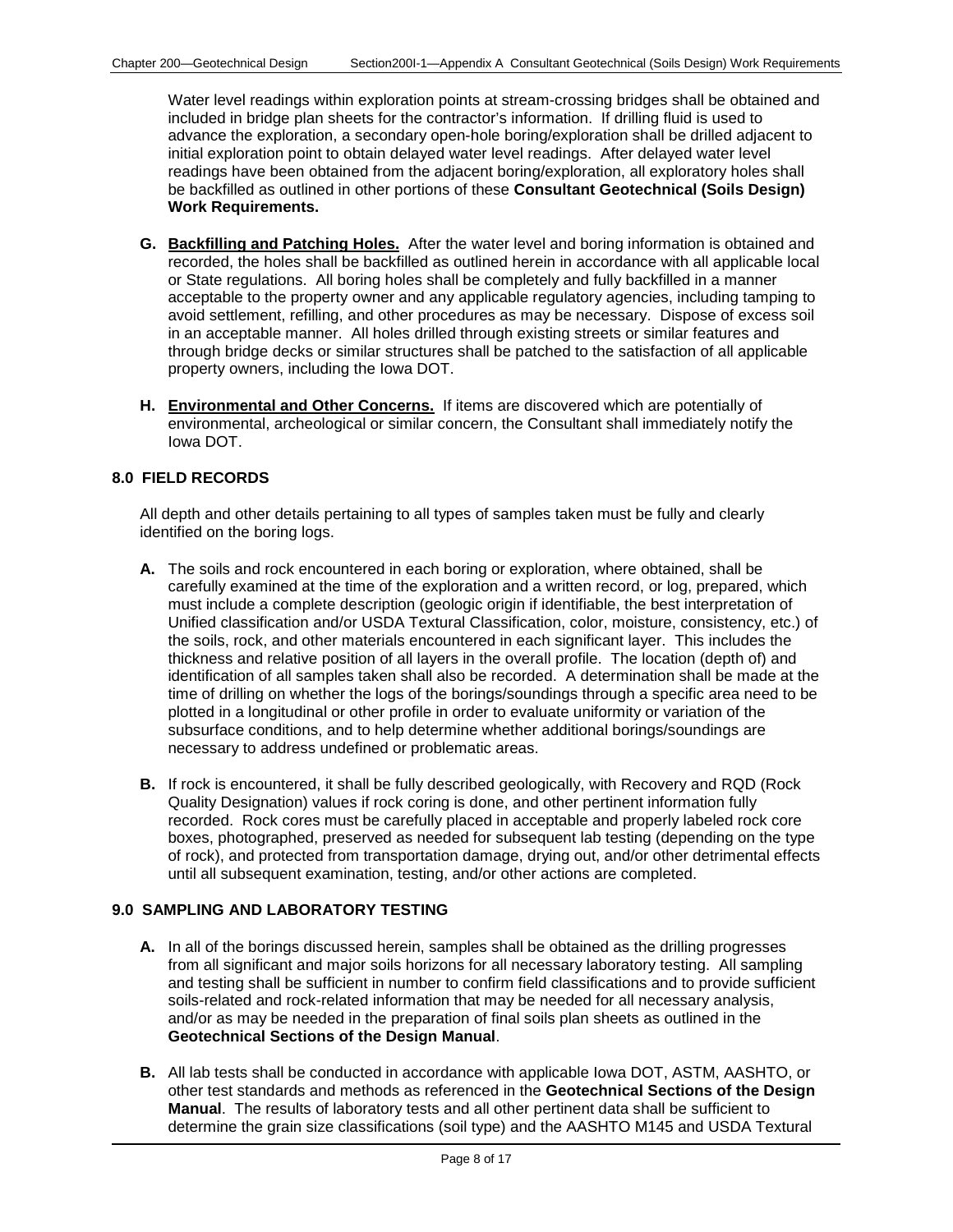classification for all significant soil types and all significant soil layers in the profile, plus other applicable and necessary purposes. These classifications shall be used for determination of soil usage (Class 10, unsuitable, select, topsoil, etc.), for presentation on plan sheets and cross sections as outlined in the **Geotechnical Sections of the Design Manual**, and for other purposes as applicable.

- **C.** The following provides the minimum sampling and laboratory testing requirements:
	- **1. Cut Areas.** The following samples shall generally be obtained in each cut area for subsequent lab testing as outlined below, but additional sampling and associated lab testing may be necessary to adequately define and characterize variations that are encountered. This includes borings performed for project cuts, and also borings performed for possible borrow areas.

A loose sample of sufficient size shall be obtained from each significant soil layer encountered and representing no more than 600 linear feet of the alignment or borrow area, and shall be tested for:

- i. Atterberg Limits (AASHTO T89 and T90, or ASTM D4318).
- ii. Percent Gravel, Sand, Silt, and Clay (AASHTO T88 or ASTM D422).
- iii. Textural classification (USDA).
- iv. AASHTO classification with group index (AASHTO M145).
- v. Percent Carbon Content, where applicable (Office of Materials Test Method No. Iowa 111).
- vi. Full Sieve analysis (Percent Passing: ¾, ⅜, 4, 10, 40, 100, 200) (AASHTO T88 or ASTM D422).
- vii. Munsell Color comparison.

At least two samples from each major soil layer encountered in each cut area representing no more than 600 linear feet of the alignment or borrow area shall be obtained and tested for Standard Proctor maximum density and optimum moisture (AASHTO T99).

For each cut area representing 600 feet or more of the alignment or borrow area, at least two undisturbed cores not less than 2 inches in diameter nor less than 4 inches in length from each major soil layer and each select soil layer shall be obtained and tested for:

- i. Determination of in-situ dry density.
- ii. Moisture content.

Rock core specimens from rock cores that are suitable for subsequent lab testing and use in design shall be fully preserved in the field for transport to the lab. A sufficient number of Unconfined Compression tests and other appropriate lab tests (i.e., point load, slake durability, etc.) shall be performed on rock core specimens.

**2. Other than Cut Areas (i.e., Fill areas/Embankments).**The following samples shall be obtained from each area or location other than cuts for subsequent lab testing as outlined below, but additional sampling and associated lab testing may be necessary to adequately define and characterize variations that are encountered.

A loose sample of sufficient size shall be obtained from each significant soil layer encountered above non-compressible soil strata if any portion of such a soil layer through a non-cut area might be excavated as part of the proposed construction (e.g., ditches), or if that soil layer is within 8 +/- feet of existing ground through the length of the applicable fill section. Such samples are generally not required for deep soil layers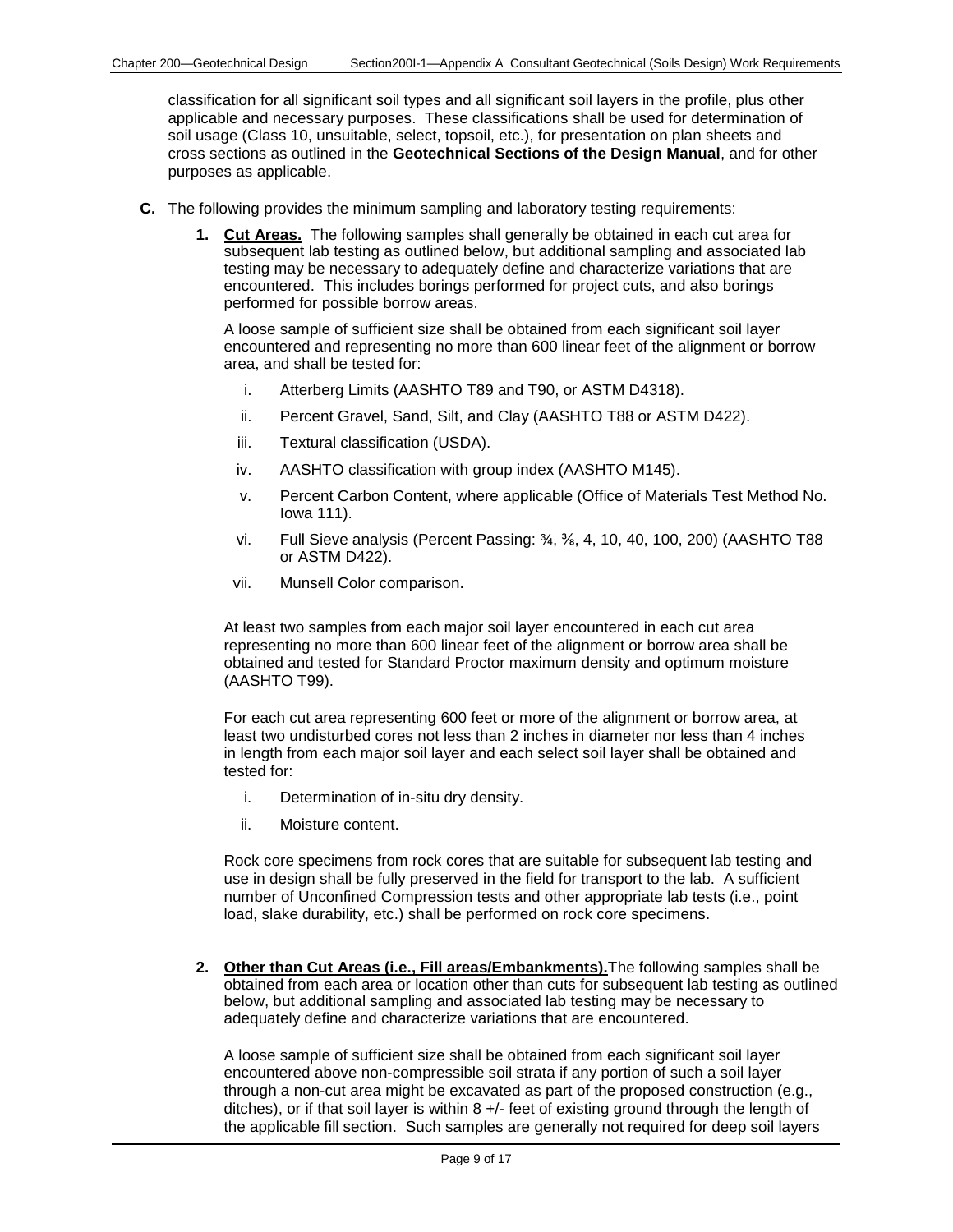since they will not be excavated. A sufficient number of these samples shall be tested per the above section.

Undisturbed "Shelby" type samples of each compressible soil layer that is greater than 5 feet thick, or is of potential concern with subsequent geotechnical analysis (i.e., settlement, slope stability, etc.), shall be obtained from at all necessary and appropriate depths in a sufficient number of borings encountering this compressible soil, to be used for:

- i. Consolidation testing.
- ii. Strength testing (such as Triaxial Compression tests, as discussed below).
- iii. Atterberg Limits.
- iv. Dry density and moisture content.
- v. Other test as applicable.
- **3. Bridges.** Split spoon sampling and Standard Penetration Testing (N Value) shall be performed at intervals of 5 feet or as otherwise specified or required in substantial compliance with ASTM D-1586. The N values are obtained by counting the number of blows required to drive the split spoon sampler a distance of 12 inches. Under normal conditions, the spoon shall be driven 6 inches below the bottom of the hole, which has been cleaned out by means of a water jet, auger, or other procedure, before the 12 inch penetration test is started and recorded. All values shall be recorded (first 0.5 foot seat, second 0.5 foot, and third 0.5 foot) in increments of penetration.

Rock core specimens from rock cores that are suitable for subsequent lab testing and use in design shall be fully preserved in the field for transport to the lab. A sufficient number of Unconfined Compression tests and other appropriate lab tests (i.e., point load, slake durability, etc.) shall be performed on rock core specimens for subsequent drilled shaft and/or pile design, with an average of one test for every 5 feet of rock core usually required.

- **4. Specialized Laboratory Tests.** Specialized laboratory tests shall be performed as needed to better and to adequately characterize the materials for use in the geotechnical analysis of the project. The type(s) of tests should be selected to best match the analysis that is needed and the condition being evaluated. Additional specialized tests beyond those discussed herein should be approved by the Soils Design Section. Pocket penetrometer and similar test devices will not be allowed as substitutes for laboratory testing unless approved by the Soils Design Section. All tests shall be conducted and performed in accordance with applicable DOT, ASTM, AASHTO, or other laboratory test standards.
- **5.** Examples of normally performed specialized tests include:
	- i. One-Dimensional Consolidation tests.
	- ii. Unconfined Compression (UC) tests.
	- iii. Unconsolidated Undrained (UU) Triaxial Compression tests.
	- iv. Consolidated Undrained (CU) Triaxial Compression tests.
	- v. Direct Shear (DS) tests.
	- **vi.** Other strength tests (as approved by the Soils Design Section).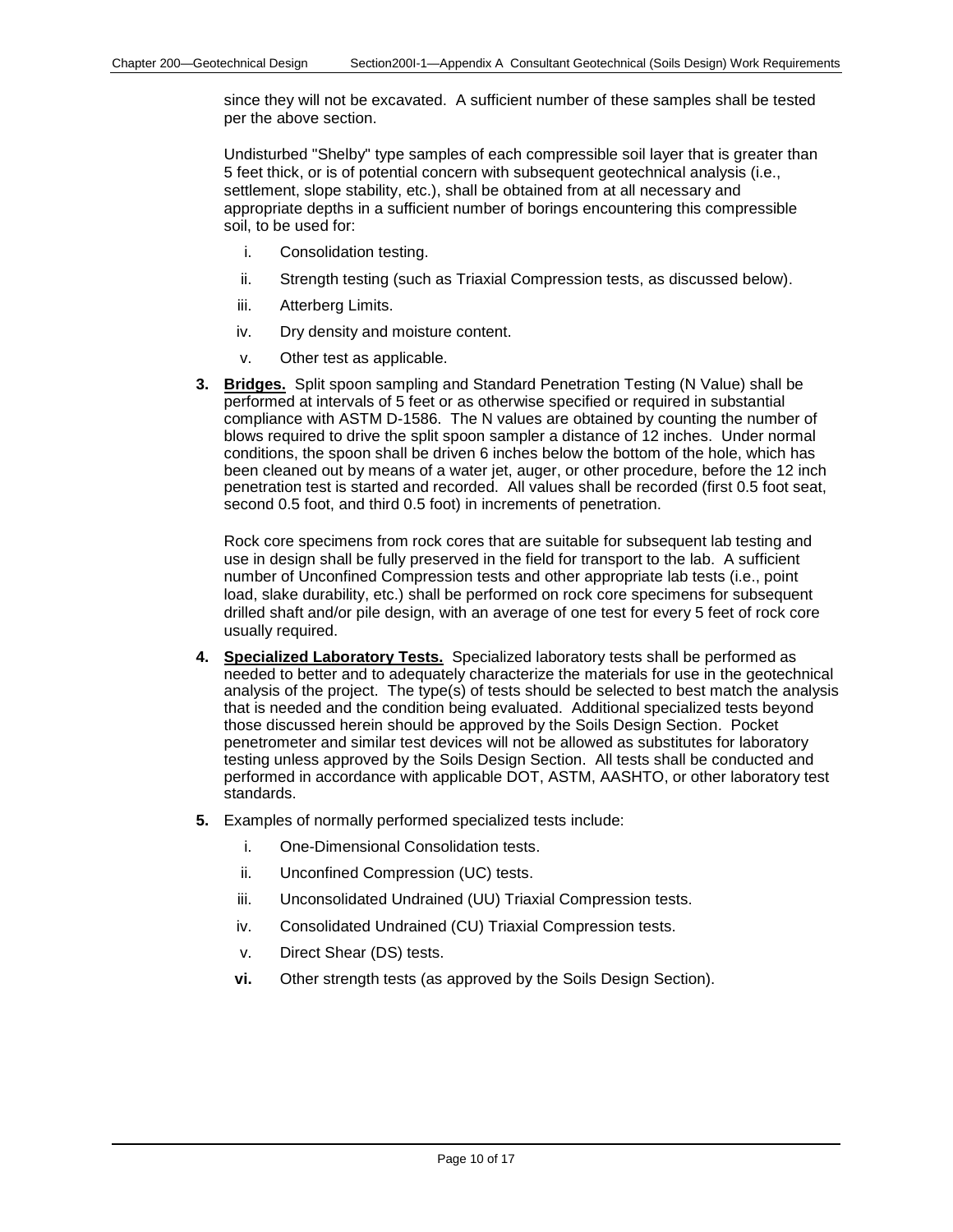## **10.0 FINAL RECORDS**

Minimum information that should appear on every boring log is the boring number, project information, location information, elevation, the soil classification, water level information, field test information, and lab testing results, if performed. Other applicable drilling and sampling information and driller's notes should also be placed on the log. For projects where rock cores are obtained, all appropriate rock core information should appear on the boring logs, and scaled photographs of the rock core boxes should be obtained and presented in digital format.

#### **11.0 STORAGE OF SAMPLES**

All samples shall be properly preserved until the final submittal or report is accepted. All rock cores shall be retained until after construction of the project unless other specific arrangements have been made.

#### **12.0 REPORT AND SUBMITTALS**

**A. Submittals.** The geotechnical submittal from consultants shall include and follow Soil Design guidelines outlined and documented in the **Geotechnical Sections of the Design Manual** for S1, S2, S3, and S4 event work, plus other work as applicable. A formal written report that may be typical for non-Iowa DOT consultant geotechnical work is typically not needed for roadway, borrow, and associated geotechnical work (such as culverts). The Consultant's report and all submittal items, including recommendations and plan items, will be reviewed and must be accepted by the Iowa DOT District Offices and/or Soils Design Section prior to final plan incorporation. For projects where a rock core is obtained, scaled photographs of the rock core boxes should be obtained and presented in digital format.

All lab test results should generally be reported or included in the submittal, but the raw lab test data does not typically need to be reported. Similarly, all analysis summary/printout sheets (such as summary input/output sheets for slope stability analysis) should generally be reported or included in the submittal, but all computer calculation or other print-outs do not typically need to be reported.

- **B. Plan Incorporation.** Some of the Consultant's submittal items, and specifically those that include plan sheets, must be signed by a Professional Engineer licensed in the State of Iowa and must be ready for direct inclusion into project letting plans. This typically includes S3 work and S4 work, as included in and discussed in the **Geotechnical Sections of the Design Manual**. This includes not only the plan sheets themselves (including applicable tabulations), but also soil layer usage information (soil layer lines) on cross sections. Any borings that are not included on the primary geotechnical plan sheets must be included in the cross sections. Inclusion of all borings on the cross sections is desired, and may be required on certain projects. All geotechnical designs, etc., resulting from the Consultant's geotechnical analysis and recommendations must be included on the plan sheets and the cross sections as needed for letting, construction, and other purposes.
- **C. Number of Copies.** The number of copies of the Consultant's report and submittals that are required shall be in accordance with the Contract and the **Road Design Specifications**.

#### **13.0 FILE RETENTION**

Certain information shall be maintained in the geotechnical consultant's file for the minimum period of time specified in the Contract or in the **Road Design Specifications.** This includes the following items.

**1.** The location of the project beginning and ending by station, township and range, or by streets and name of city in urban areas, and county or counties.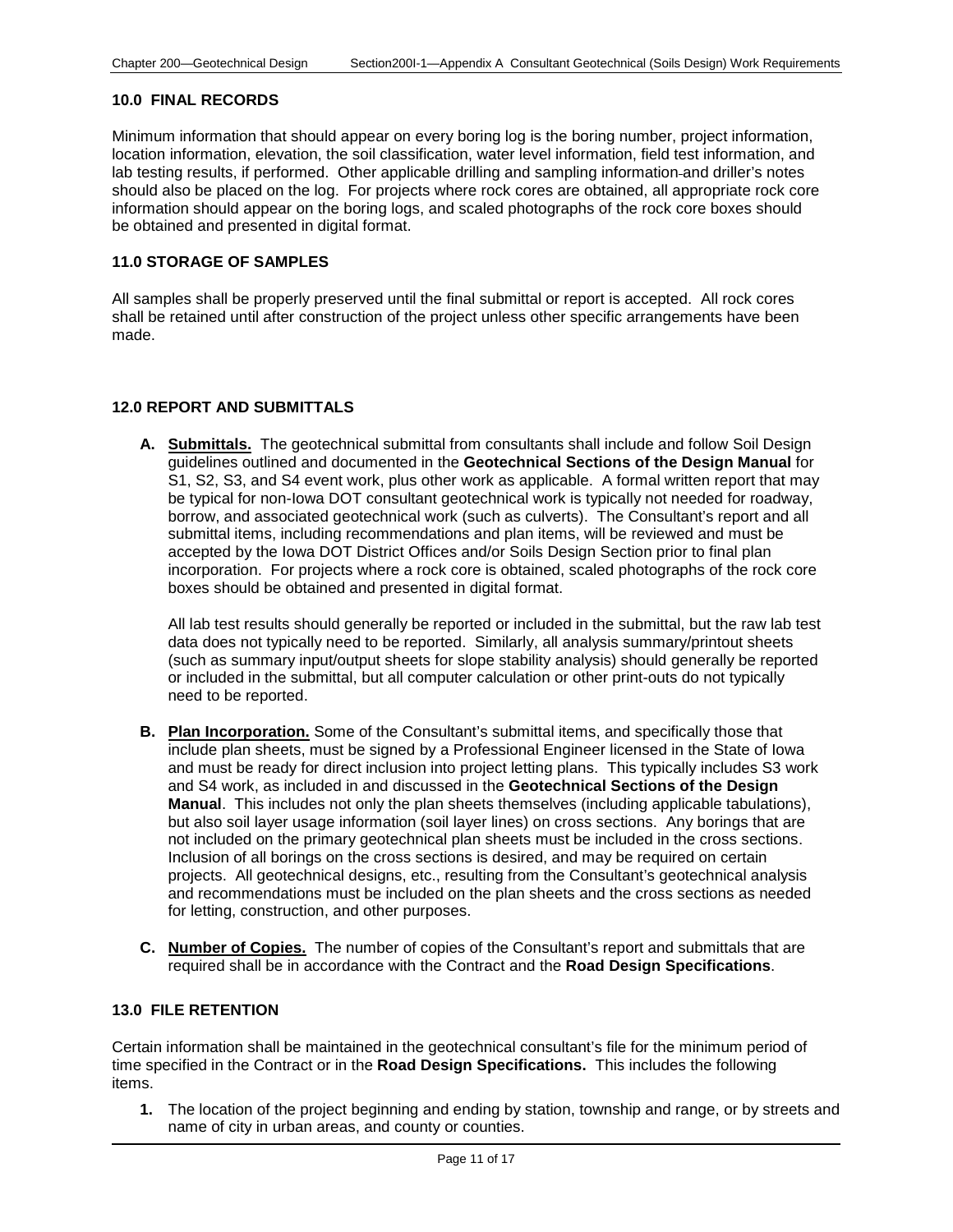- **2.** A general description of the proposed improvement, including surface type and width, number of traffic lanes, median, intersections, or grade separations, etc., and any other information which may be of value in the proper interpretation of the survey data.
- **3.** A detailed description of the investigation consisting of:
	- i. Date (month and year) when the field soils survey and investigation was made.
	- ii. Climatic conditions during the investigation and for a period prior to the investigation as may be necessary to document dry vs. wet conditions.
	- iii. General description of terrain with special emphasis on springs and drainage and erosion patterns. Any conditions of high water, flooding, etc., which may have been noted and which might be of value in the design of bridges or culverts.
- **4.** Boring logs providing field descriptions (i.e., geologic origin if identifiable, the best estimation/interpretation of Unified classification and/or USDA Textural Classification), the elevation or depth of all samples obtained, in-place moisture conditions, measured water table elevations, and drilling data.
- **5.** Data, analysis, calculations, background information, etc., leading up to the Consultant's recommendations relative to the design and construction of embankments, subgrade treatment requirements, availability and use of select soils, placement or disposal of unsuitable soils, placement or disposal of unsuitable soils, drainage installations, subgrade removal and replacement, the use of channel change materials, the special handling of unusual soil types or conditions, foundation design, geotechnical remediations, and/or other pertinent factors affecting the design or construction of the section.
- **6.** Settlement estimates for all design structures, including concrete pipes 36 inches in diameter and larger. Also, time vs. settlement curves shall be plotted for all areas where settlements are estimated to be one foot or greater.
- **7.** A map showing the location of each boring.
- **8.** All laboratory test information on samples obtained during the survey, recorded on acceptable forms.
- **9.** Full information on all analysis performed, including all computer generated information.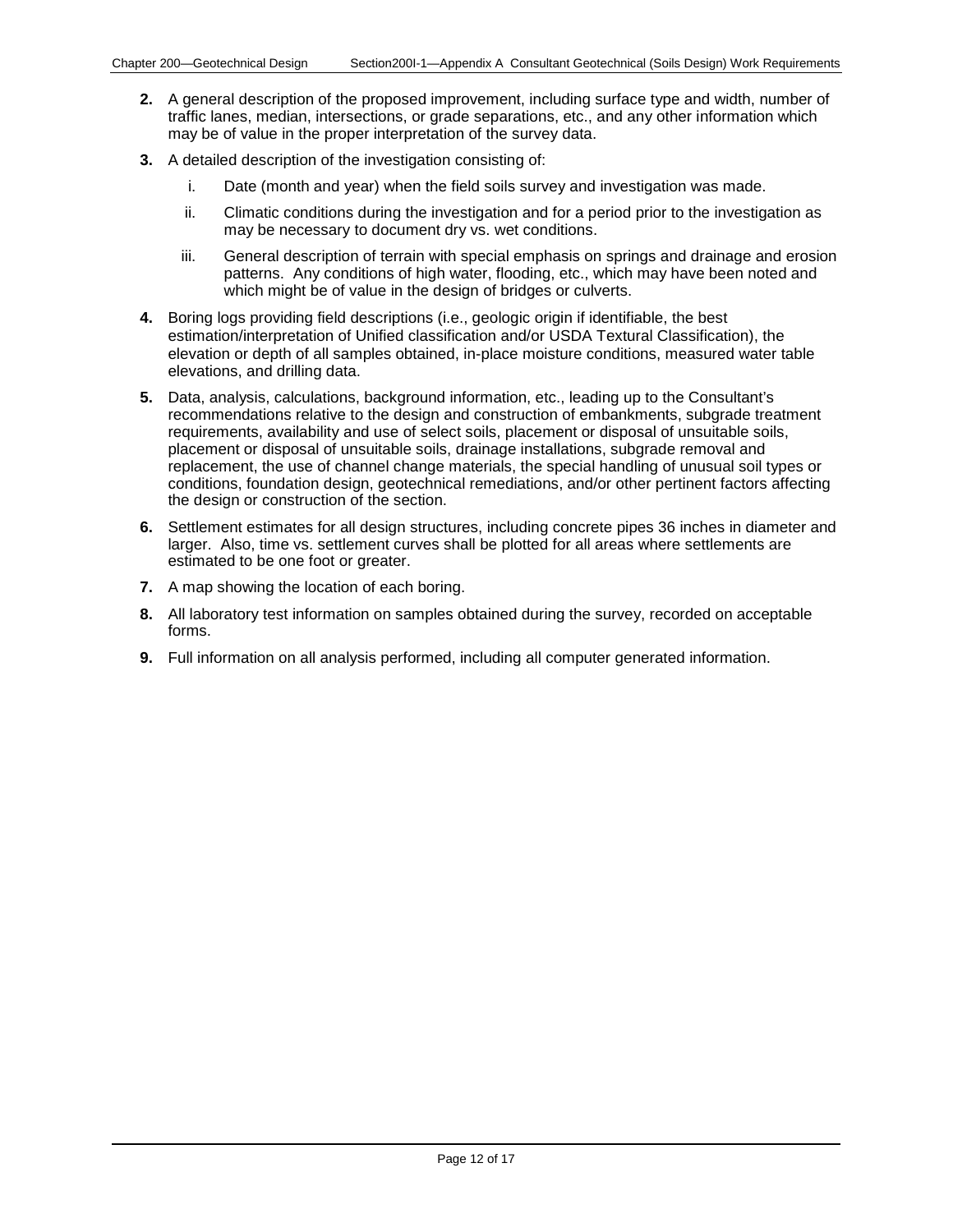| <b>Bridge Foundation Type</b>                                                                          | <b>Minimum Geotechnical Site Investigation</b>                                                                                                            |
|--------------------------------------------------------------------------------------------------------|-----------------------------------------------------------------------------------------------------------------------------------------------------------|
| Pile Foundation                                                                                        | Minimum one drill hole location per bent for widths less than<br>or equal to 100 feet. Minimum two drill holes at bent                                    |
|                                                                                                        | locations having widths greater than 100 feet.                                                                                                            |
| Single Foundation - Drilled Shaft                                                                      | Minimum one drill hole location per foundation element.                                                                                                   |
| Multiple Foundation - Drilled Shaft                                                                    | Minimum two drill hole locations per bent location.<br>Additional drill holes should be performed at each shaft<br>location for variable rock conditions. |
| Shallow Foundation - Founded on Soil <sup>1</sup>                                                      | Minimum three drill hole locations per bent location.                                                                                                     |
| Shallow Foundation - Founded on Rock                                                                   | Minimum two drill hole locations per bent location.                                                                                                       |
| Note: <sup>1</sup> -Currently rarely used on lowa DOT projects, may be used on future special projects |                                                                                                                                                           |

#### **Table 1: Bridge Foundation Minimum Requirements**

| <b>Bridge Foundation Type</b>        | <b>Minimum Geotechnical Site Investigation</b>                                                                                                                                                                                                                                                                                                                                                                                                                                                                                                                                                                                                                                                                                                         |
|--------------------------------------|--------------------------------------------------------------------------------------------------------------------------------------------------------------------------------------------------------------------------------------------------------------------------------------------------------------------------------------------------------------------------------------------------------------------------------------------------------------------------------------------------------------------------------------------------------------------------------------------------------------------------------------------------------------------------------------------------------------------------------------------------------|
| Deep Foundation supported in soil    | All drill holes shall extend below the anticipated pile or drilled<br>shaft tip elevation a minimum of 20 feet or deeper as deemed<br>necessary for foundation design.                                                                                                                                                                                                                                                                                                                                                                                                                                                                                                                                                                                 |
|                                      | If specific preliminary foundation type is not available, the<br>borings shall extend to a depth equivalent to that necessary to<br>provide a minimum nominal geotechnical resistance of 120<br>tons in skin friction only (no end bearing) on a 10 inch driven<br>H-pile as determined using the "Driven Pile Foundation Soils<br>Information Chart", plus an additional 20 feet.                                                                                                                                                                                                                                                                                                                                                                     |
| Deep Foundation supported in rock    | Piles Bearing on Rock: In addition to the split spoon sampling<br>necessary for pile design, a minimum of 10 ft. of rock core<br>shall be obtained in at least one drill hole or two drill holes in<br>cases where significant unexplainable variations in top-of-rock<br>exist in order to verify that the drill hole has not terminated on<br>a boulder. Other drill holes with appropriate split spoon<br>sampling can be terminated at auger refusal provided the rock<br>elevation between drill holes does not vary by more than 10<br>feet or other reasonable and acceptable amounts. If<br>necessary, a minimum of 10 feet of rock core should be<br>obtained at additional drill holes to verify the presence of<br>suitable rock materials. |
|                                      | Drilled Shaft with Rock Sockets: All drill holes shall have a<br>minimum length of rock coring below the proposed or<br>estimated shaft tip elevation equal to 10 feet or a length of<br>rock core equal to at least 3 times the shaft diameter.                                                                                                                                                                                                                                                                                                                                                                                                                                                                                                       |
|                                      | Note: For highly variable bedrock conditions, or in areas where very large<br>boulders are likely, more than 10 ft. of rock core may be required to verify that<br>adequate quality bedrock is present. A rock coring depth of around 30 feet is<br>common and adequate for most bridges.                                                                                                                                                                                                                                                                                                                                                                                                                                                              |
| Shallow Foundation supported in soil | See Table 3                                                                                                                                                                                                                                                                                                                                                                                                                                                                                                                                                                                                                                                                                                                                            |
| Shallow Foundation supported in rock | All drill holes shall have the necessary and appropriate<br>amount of split spoon sampling and in most cases a minimum<br>of 10 feet of rock coring below the anticipated footing bearing<br>elevation.                                                                                                                                                                                                                                                                                                                                                                                                                                                                                                                                                |

## **Table 2: Minimum Drill Hole Depths for Bridges**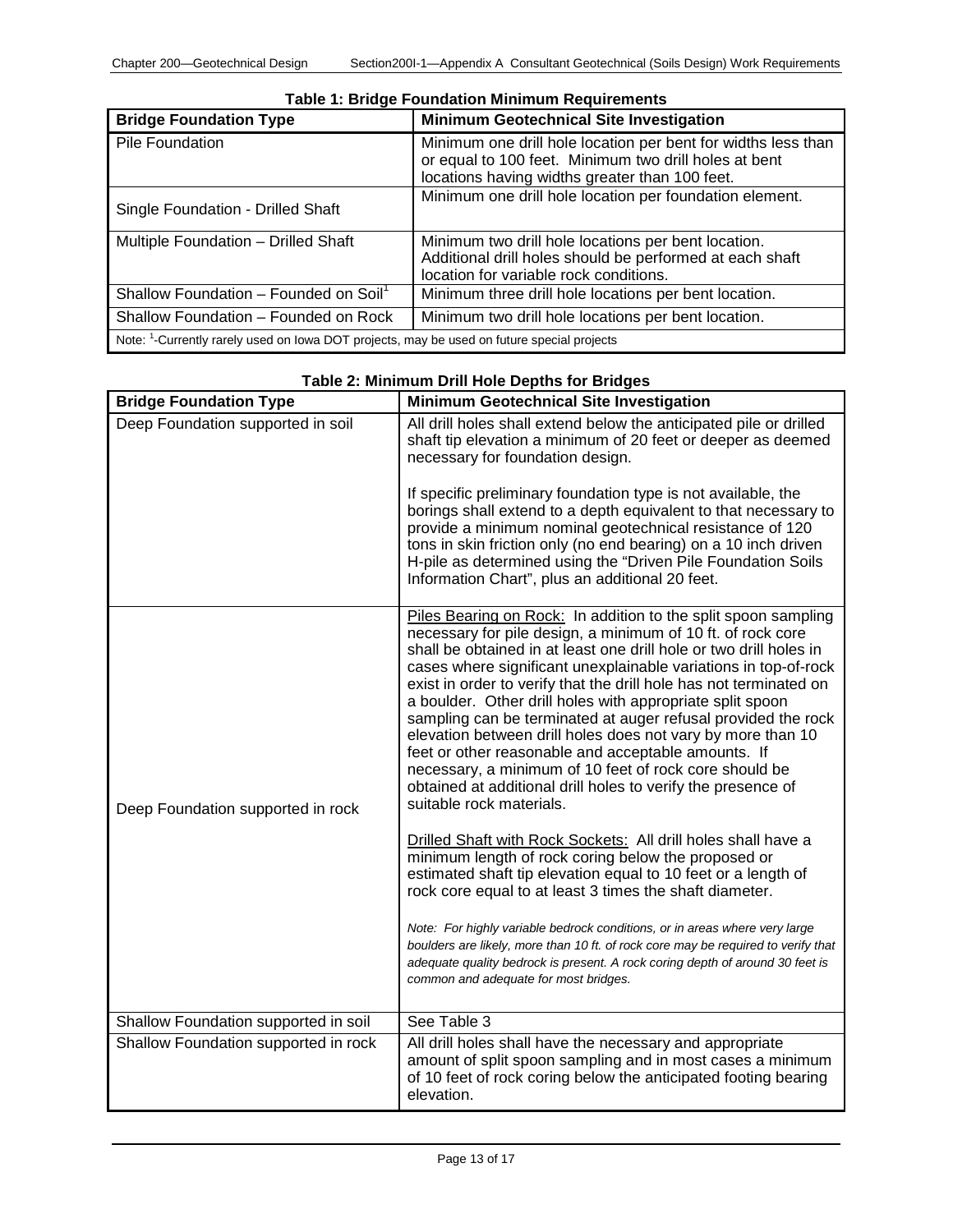| <b>Spread Footing Case</b> | <b>Minimum Drill Hole Depth</b><br>below anticipated bearing elevation |
|----------------------------|------------------------------------------------------------------------|
| $L \leq 2B$                | 2B                                                                     |
| $L \geq 5B$                | 4B                                                                     |
| $2B \le L \le 5B$          | 3B                                                                     |

 $L =$  Length of spread footing; B = Width of spread footing (minimum side dimension of footing)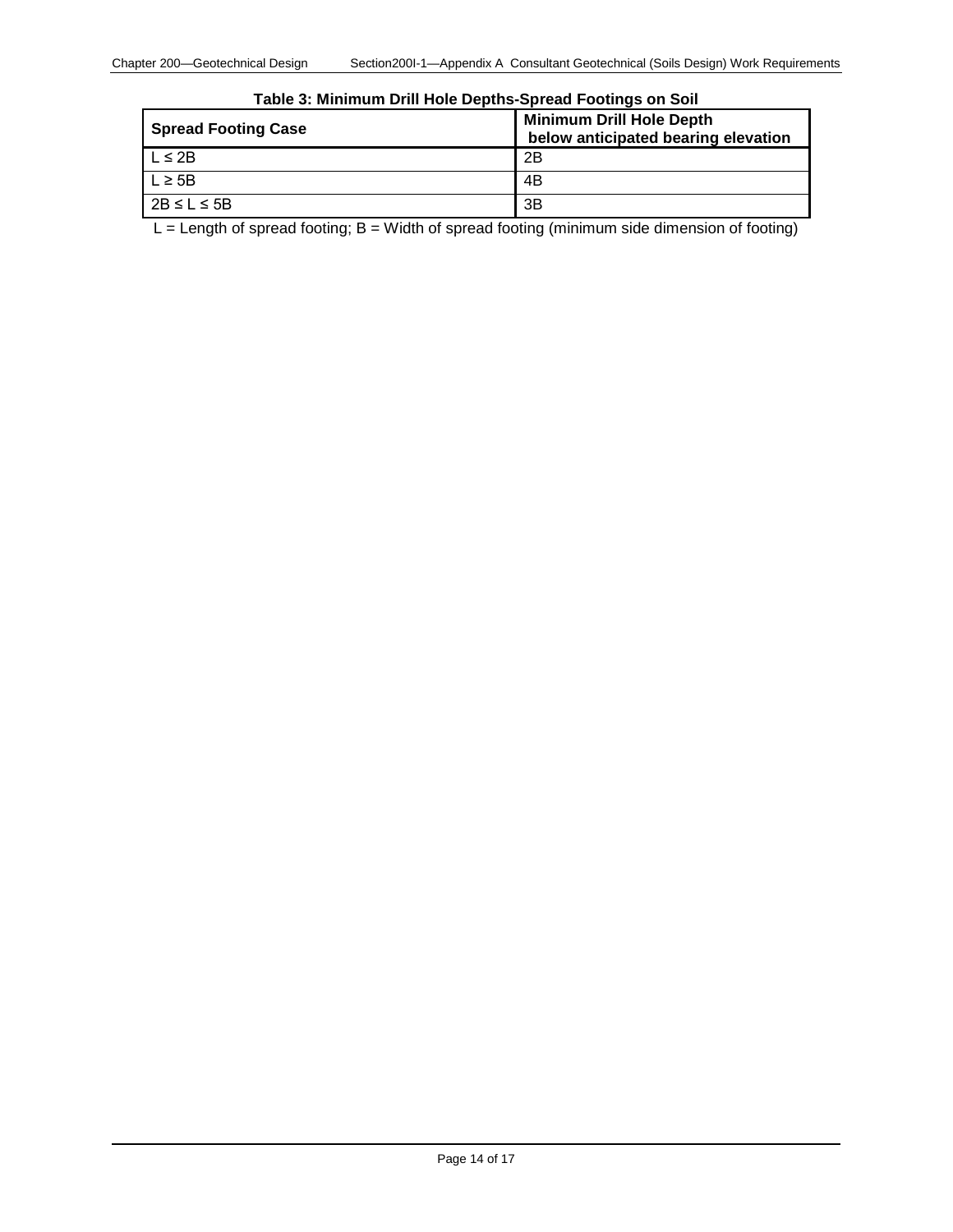| <b>Exploration</b><br>Area | <b>Minimum Geotechnical Investigation</b>                                                                                                                                                                                                                                                                                                                                                                                                                                                                                                                                                                                                                                                                                                                                                                                                                                                                                        |
|----------------------------|----------------------------------------------------------------------------------------------------------------------------------------------------------------------------------------------------------------------------------------------------------------------------------------------------------------------------------------------------------------------------------------------------------------------------------------------------------------------------------------------------------------------------------------------------------------------------------------------------------------------------------------------------------------------------------------------------------------------------------------------------------------------------------------------------------------------------------------------------------------------------------------------------------------------------------|
| Borrow Area                | Dig holes at up to 300 foot intervals, depending on the shape, etc. of the proposed<br>acquisition area as determined in the S1 submittal.                                                                                                                                                                                                                                                                                                                                                                                                                                                                                                                                                                                                                                                                                                                                                                                       |
|                            | Min Depth: > 10 feet below anticipated bottom of borrow.                                                                                                                                                                                                                                                                                                                                                                                                                                                                                                                                                                                                                                                                                                                                                                                                                                                                         |
|                            | Note: The borings shall be spaced to adequately and accurately define the major soils layers encountered<br>within the possible borrow area. If at the time of drilling, there is no borrow design and the bottom of borrow<br>is not known, boring depths should be liberal, and should reflect the terrain, etc. (for instance, borrow borings<br>on hilltops should be deeper than borings in low areas, and in flat areas where a pond borrow is the only<br>feasible type of borrow, borings should generally be at least 30 feet deep). Adequate samples shall be taken<br>for full identification and delineation of all major and significant soil strata in the borrow area. Any areas of<br>select granular or glacial till soils shall also be sufficiently reviewed by the Consultant to determine if<br>additional borings are necessary to evaluate potential borrow sources and/or potential select soil sources. |
| <b>Backslopes</b>          | Dig holes at about 400 foot intervals in each backslope area, with a staggered pattern<br>(alternating on each side of alignment). Minimum of two dig holes in any significant<br>backslope. A significant backslope is generally several stations in length and at least<br>10 feet above the bottom of the proposed ditch grade in height.                                                                                                                                                                                                                                                                                                                                                                                                                                                                                                                                                                                     |
|                            | Min Depths:<br>> 6 feet below proposed ditch elevation.                                                                                                                                                                                                                                                                                                                                                                                                                                                                                                                                                                                                                                                                                                                                                                                                                                                                          |
|                            | Note: Adequate samples shall be taken for full identification and delineation of all major and significant soil<br>strata in the borrow area. Any areas of weak soils, potential sliding planes, and/or other problematic areas<br>shall be investigated thoroughly by the Consultant. This shall include additional borings and sampling as<br>necessary to adequately define the problematic area.                                                                                                                                                                                                                                                                                                                                                                                                                                                                                                                             |
| <b>Cut Slopes</b>          | Soil Cuts < 10 feet: Single lane: Core holes at about 200 foot intervals along<br>centerline.                                                                                                                                                                                                                                                                                                                                                                                                                                                                                                                                                                                                                                                                                                                                                                                                                                    |
|                            | Multiple lanes: Core holes at about 400 foot intervals in each<br>lane, staggered pattern.                                                                                                                                                                                                                                                                                                                                                                                                                                                                                                                                                                                                                                                                                                                                                                                                                                       |
|                            | Soil Cuts > 10 feet: Single lane: Core holes at about 100 foot intervals along<br>centerline.<br>Multiple lanes: Core holes at about 200 foot intervals in each<br>lane, staggered pattern.                                                                                                                                                                                                                                                                                                                                                                                                                                                                                                                                                                                                                                                                                                                                      |
|                            | > 6 feet below proposed ditch elevation.<br>Min Depths:<br>Note: The spacing of all borings may need to be adjusted to fully identify the locations of rock, select soils,<br>unsuitable soils, problematic soils, geologic features/conditions, and other specific subsurface conditions that<br>could affect the geotechnical design of the project. The boring spacing may also need to be adjusted to be<br>compatible with the proposed locations of culverts and other features.                                                                                                                                                                                                                                                                                                                                                                                                                                           |
|                            | Any areas of weak soils, potential sliding planes, and/or other problematic areas shall be investigated<br>thoroughly by the Consultant. This shall include additional borings and sampling as necessary to adequately<br>define the problematic area.                                                                                                                                                                                                                                                                                                                                                                                                                                                                                                                                                                                                                                                                           |
|                            | <b>Rock Cuts:</b><br>Core hole at various intervals along centerline or backslope,<br>dependent on encountered conditions (see note below).                                                                                                                                                                                                                                                                                                                                                                                                                                                                                                                                                                                                                                                                                                                                                                                      |
|                            | Min. Depth:<br>Various depths, must extend a minimum of 6 feet below anticipated<br>ditch elevation.                                                                                                                                                                                                                                                                                                                                                                                                                                                                                                                                                                                                                                                                                                                                                                                                                             |
|                            | Note: Where material is encountered which would geologically classify as rock, the borings shall in all<br>instances be carried to a depth sufficient to determine the presence and characteristics of solid rock that<br>may be present within the depth ranges outlined above. Sufficient borings shall be made on centerline and<br>on backslopes to definitively outline the surface of the rock material. Where rock exists at 8 feet or higher<br>above profile grade, at least one boring per lane in each cut will be cored to proposed ditch grade. The rock<br>coring and borings shall be sufficient to determine if pre-splitting is feasible.                                                                                                                                                                                                                                                                       |

| Table 4: Minimum Geotechnical Investigation Requirements |  |
|----------------------------------------------------------|--|
| <b>Minimum Geotechnical Investigation</b>                |  |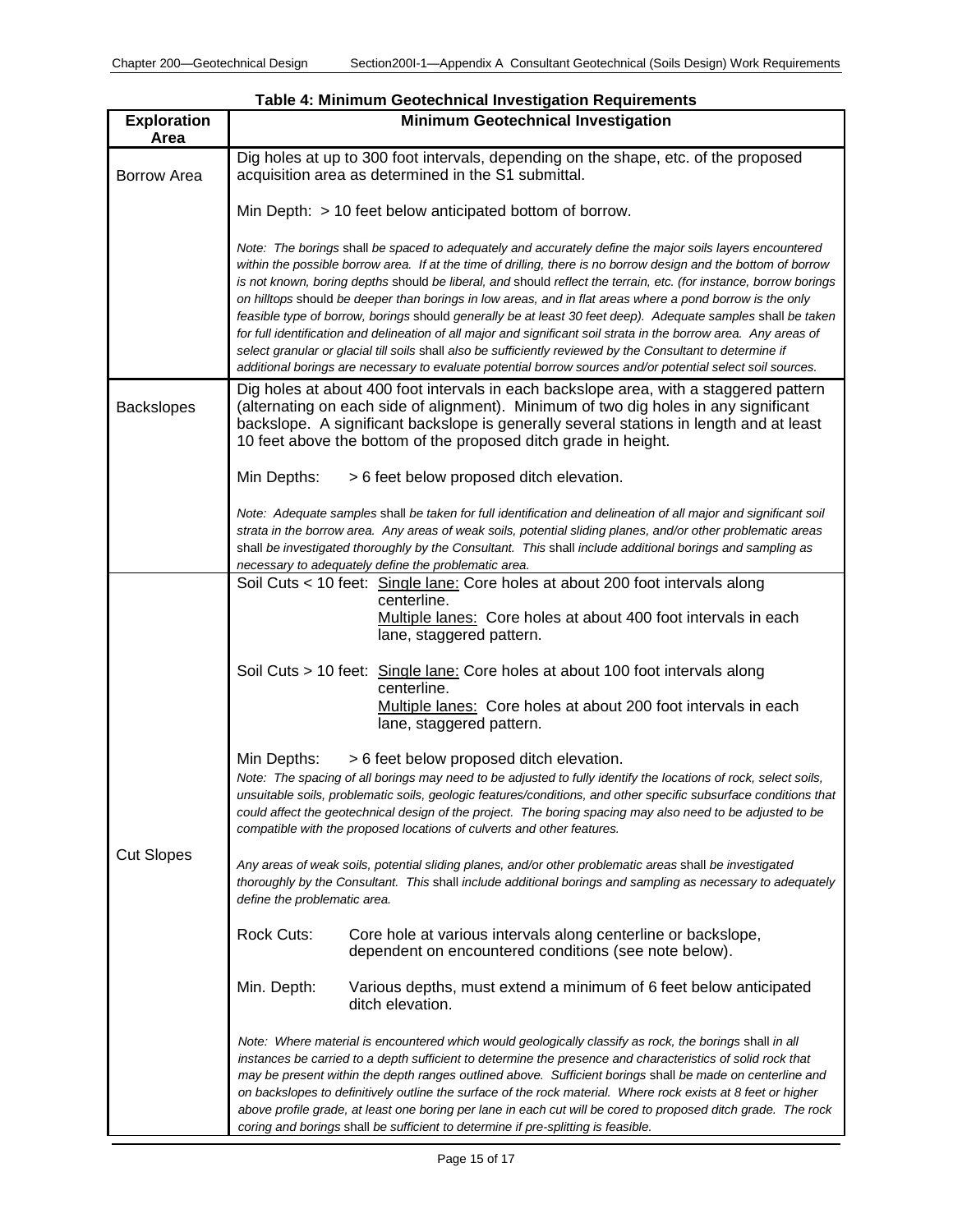|                                     | Fills $> 10$ feet:                                                                                                                                                                                                                                                       | Fills < 10 feet: Drill holes at up to about 400 ft. intervals along centerline.<br>Drill holes as close as about 100 ft. intervals along centerline.                                                                                                                                                                                                                                                                                                                                                                                                                                                                                                                                         |
|-------------------------------------|--------------------------------------------------------------------------------------------------------------------------------------------------------------------------------------------------------------------------------------------------------------------------|----------------------------------------------------------------------------------------------------------------------------------------------------------------------------------------------------------------------------------------------------------------------------------------------------------------------------------------------------------------------------------------------------------------------------------------------------------------------------------------------------------------------------------------------------------------------------------------------------------------------------------------------------------------------------------------------|
| Other than Cut<br>(i.e., fill areas | Min Depths:                                                                                                                                                                                                                                                              | 10 feet into firm non-compressible material (such as glacial till with "N"                                                                                                                                                                                                                                                                                                                                                                                                                                                                                                                                                                                                                   |
| &                                   |                                                                                                                                                                                                                                                                          | values greater than 10) or to auger refusal in bedrock.                                                                                                                                                                                                                                                                                                                                                                                                                                                                                                                                                                                                                                      |
| embankment)                         |                                                                                                                                                                                                                                                                          | Notes: The spacing and depth of all borings may need to be adjusted to adequately identify the locations of<br>rock, unsuitable soils, problematic soils, geologic features, and/or other specific subsurface conditions (i.e.,<br>oxbows, etc.) that could affect the geotechnical design of the project and to be compatible with the proposed<br>locations of culverts and other features. Determining the subsurface conditions is particularly important for<br>embankment fills having heights of 20 feet or more. The locations of proposed culverts (pipes and RCB's)<br>are typically sufficiently defined at the time roadway borings are performed, and all necessary borings for |
|                                     |                                                                                                                                                                                                                                                                          | those structures can generally be performed at the same time as the roadway borings.                                                                                                                                                                                                                                                                                                                                                                                                                                                                                                                                                                                                         |
|                                     | project.                                                                                                                                                                                                                                                                 | Where an area of weak subsoil is encountered, borings shall be made in the weak area near the toes of the<br>proposed foreslopes and/or at other appropriate locations that will facilitate all necessary geotechnical<br>analysis, and at intervals as close as 100 foot, or as deemed necessary. The Engineer shall be notified<br>immediately of the presence of weak subsoil which may affect the horizontal or vertical alignment of the                                                                                                                                                                                                                                                |
| Peat Deposits<br>(Organic Soils)    |                                                                                                                                                                                                                                                                          | Drill holes as necessary within and adjacent to the proposed alignment or structure<br>such that the lateral extent of the peat deposit is delineated to within a maximum of 25<br>feet throughout the area where it could affect the project.                                                                                                                                                                                                                                                                                                                                                                                                                                               |
|                                     | Min Depths:                                                                                                                                                                                                                                                              | 10 feet into firm non-compressible material (i.e., such as glacial till<br>with N value > 10 bpf) or to auger refusal in bedrock.                                                                                                                                                                                                                                                                                                                                                                                                                                                                                                                                                            |
| Channel                             |                                                                                                                                                                                                                                                                          | Dig holes at about 100 foot intervals along centerline.                                                                                                                                                                                                                                                                                                                                                                                                                                                                                                                                                                                                                                      |
| Change                              | Materials in channel change areas do not ordinarily exhibit normal profiles; therefore, sufficient<br>Note:<br>samples must be obtained for laboratory testing to ensure their suitability for such use on the project, and<br>additional borings may also be necessary. |                                                                                                                                                                                                                                                                                                                                                                                                                                                                                                                                                                                                                                                                                              |
|                                     | Min Depths:                                                                                                                                                                                                                                                              | minimum 3 feet below anticipated bottom of channel change.                                                                                                                                                                                                                                                                                                                                                                                                                                                                                                                                                                                                                                   |
| Retaining                           |                                                                                                                                                                                                                                                                          | Drill holes at beginning and end wall, plus at about 75 foot intervals along the wall.                                                                                                                                                                                                                                                                                                                                                                                                                                                                                                                                                                                                       |
| Walls                               | Min. Depth:                                                                                                                                                                                                                                                              | Minimum 5 feet below bottom of wall, plus 10 feet into firm non<br>compressible materials (i.e., such as glacial till with N value > 10<br>bpf).                                                                                                                                                                                                                                                                                                                                                                                                                                                                                                                                             |
|                                     | shall be performed.                                                                                                                                                                                                                                                      | Note: If it is known at the time of drilling that a retaining wall will be supported by a deep foundation rather<br>than spread footings, borings of adequate depth with appropriate sampling and testing for deep foundations                                                                                                                                                                                                                                                                                                                                                                                                                                                               |
| Culverts                            | New Culvert:                                                                                                                                                                                                                                                             | Drill holes at each culvert end and at about 75 foot intervals along<br>centerline, or as appropriate and needed.                                                                                                                                                                                                                                                                                                                                                                                                                                                                                                                                                                            |
|                                     | Extensions:                                                                                                                                                                                                                                                              | Drill hole at end of extension and at about 75 foot intervals along<br>alignment, or as appropriate and needed.                                                                                                                                                                                                                                                                                                                                                                                                                                                                                                                                                                              |
|                                     | Min. Depth:                                                                                                                                                                                                                                                              | Minimum 5 feet below bottom of culvert, plus 10 feet into firm non<br>compressible materials (i.e., such as glacial till with N<br>value $> 10$ bpf).                                                                                                                                                                                                                                                                                                                                                                                                                                                                                                                                        |

## **Table 4: Minimum Geotechnical Investigation Requirements (continued)**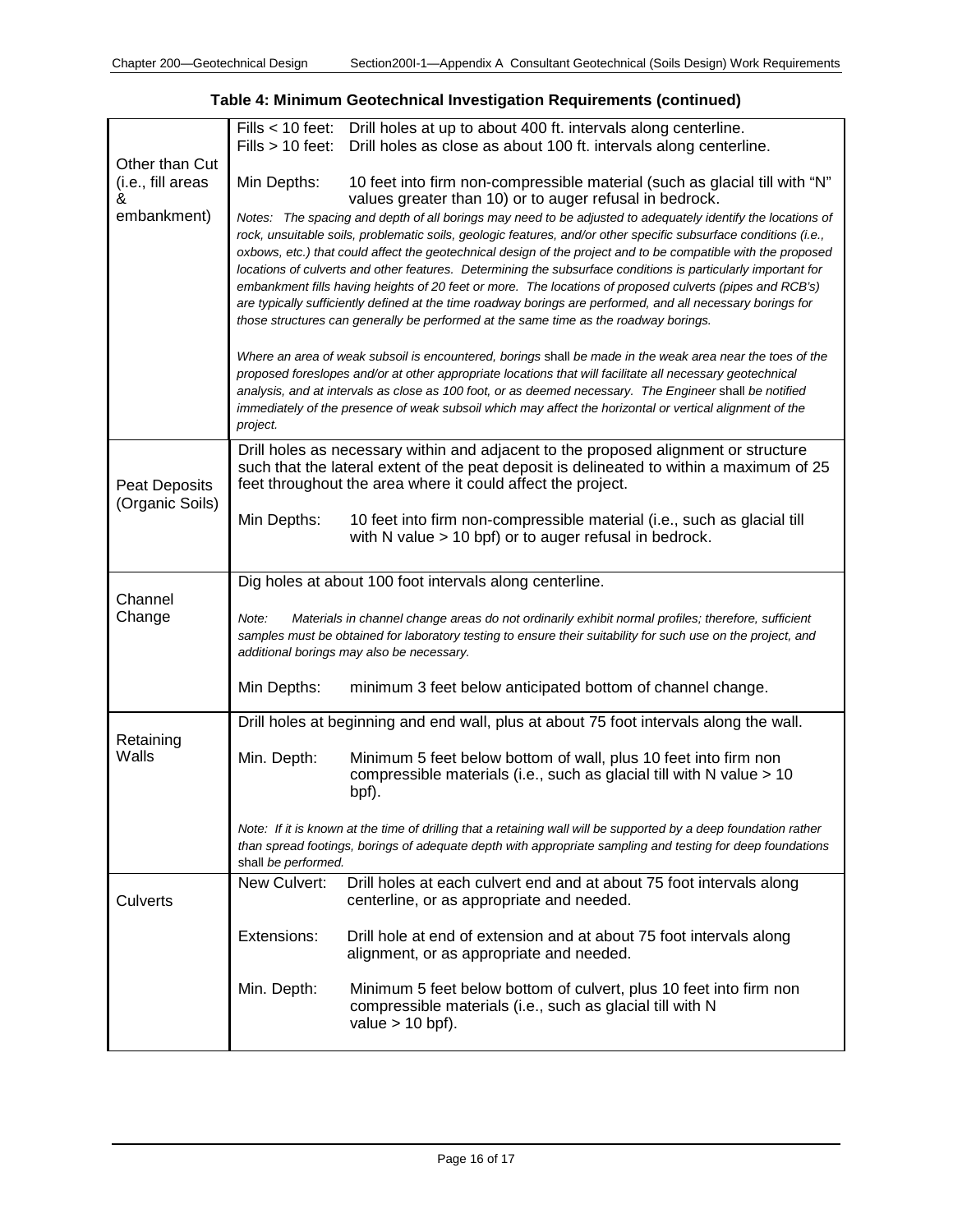| Misc.<br>Structures: | Sound Barrier:                | Drill holes at about 200 foot intervals along alignment and at<br>beginning and end of structure or as needed and appropriate.                                      |
|----------------------|-------------------------------|---------------------------------------------------------------------------------------------------------------------------------------------------------------------|
|                      | Min Depths:                   | Shallow foundations: Generally 10 feet below bearing level plus 10<br>feet into non-compressible materials<br>(i.e., such as glacial till with N value $> 10$ bpf). |
|                      | Drill hole at each structure. | Light Poles/High Mast Structures that will be supported on deep foundations:                                                                                        |
|                      | Min Depths:                   | see Table 2.                                                                                                                                                        |

**Table 4: Minimum Geotechnical Investigation Requirements (continued)**